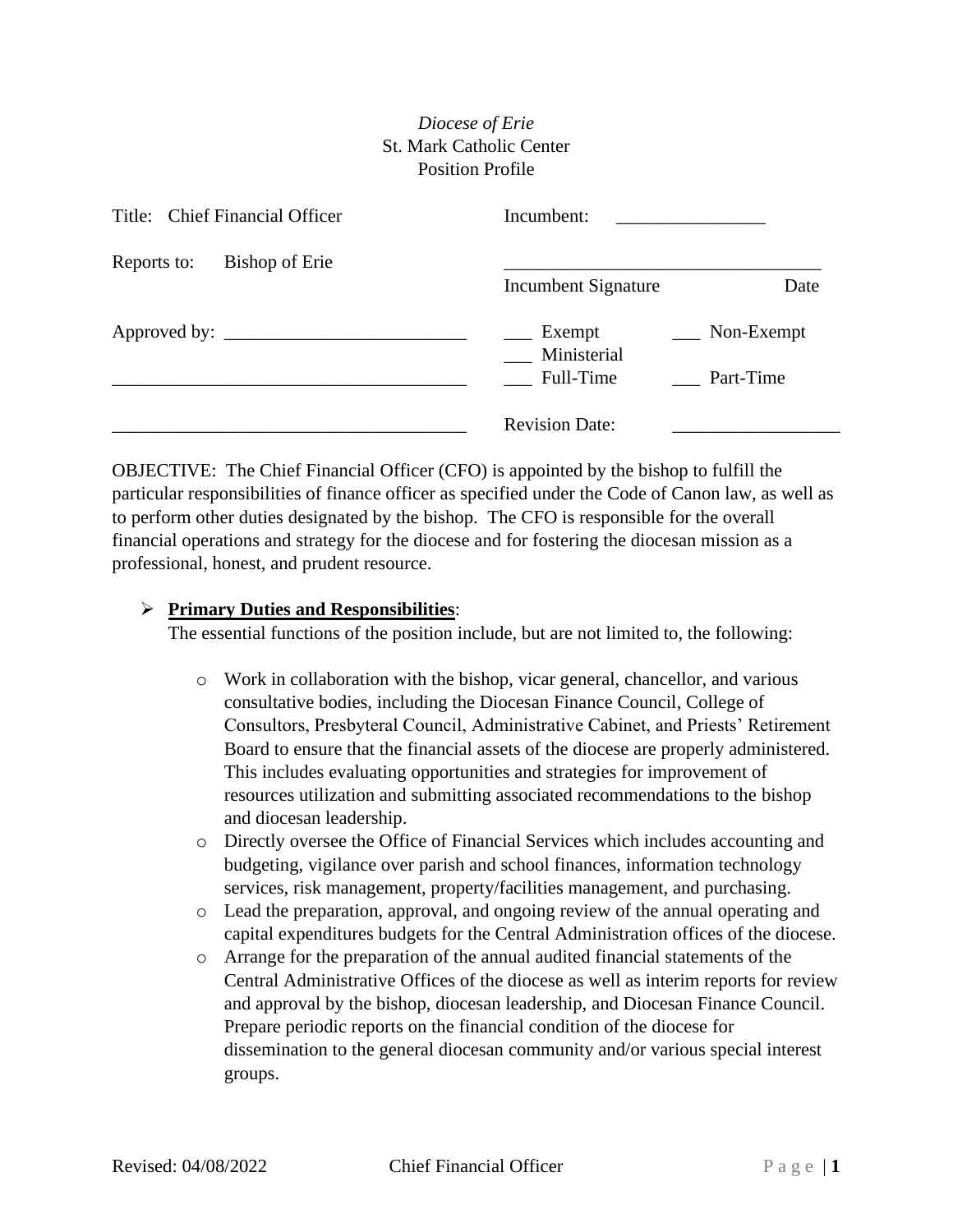- o Monitor the financial status of the parishes, schools, and agencies of the diocese through a system of periodic reporting and ongoing internal evaluation program. Appraise diocesan leadership of problem situations, present strategies for resolving them, and initiate follow-up action as required.
- o Develop appropriate policies, procedures, and guidelines pertaining to financial systems and controls. Obtain proper approvals for them and cooperate with diocesan administrators and pastors in interpreting and implementing them.
- o Secure necessary property and casualty insurance coverage for the diocese, and other entities as provided for in service agreements. Confer with brokers, third party administrators, risk managers, and others on all insurance related matters make decisions as appropriate.
- o Design investment strategies, secure professional managers, and monitor points for diocesan endowment funds, priest retirement plan, and other designated funds. Communicate regularly with consultant(s), portfolio manager(s), and investment committee. Review results and evaluate possible strategy changes as required.
- o Optimize the cash position and cash flow of the diocese by handling its short-term investments and credit agreements.
- o Administer employee benefit programs provided for diocesan clergy and lay employees including retirement plans, health insurance, disability and life insurance, and unemployment compensation.
- o Serve as contact person for the diocese in its relationships with legal counsel, commercial and investment banks, financial services providers, and certain governmental and regulatory agencies. Interact with legal counsel on civil law matters, including litigation, tax and regulatory questions, estates, and other issues and concerns facing the diocese.
- o Oversee the development, implementation, and maintenance of the information technology system at St. Mark Catholic Center, as well as certain computer applications made available to external locations.
- o Oversee the management and use of St. Mark Catholic Center physical plant and certain other real properties of the diocese. Negotiate applicable leases and other agreements.
- o Participate on a variety of diocesan and related boards and committees either as an active member or as a resource person representing the financial interests of the diocese.
- o Represent the Diocese of Erie at regular or special purpose meetings of the national and state diocesan fiscal management organizations. Serve on national and state 'ad-hoc' committees/task forces, as appropriate.
- o Meet regularly with Financial Services personnel to plan, organize, and review ongoing activities and programs, resolve problems, and exchange information and ideas on pertinent topics and issues. Conduct performance reviews, establish job goals, and provide opportunities for training and professional growth as appropriate for various work projects and assignments.